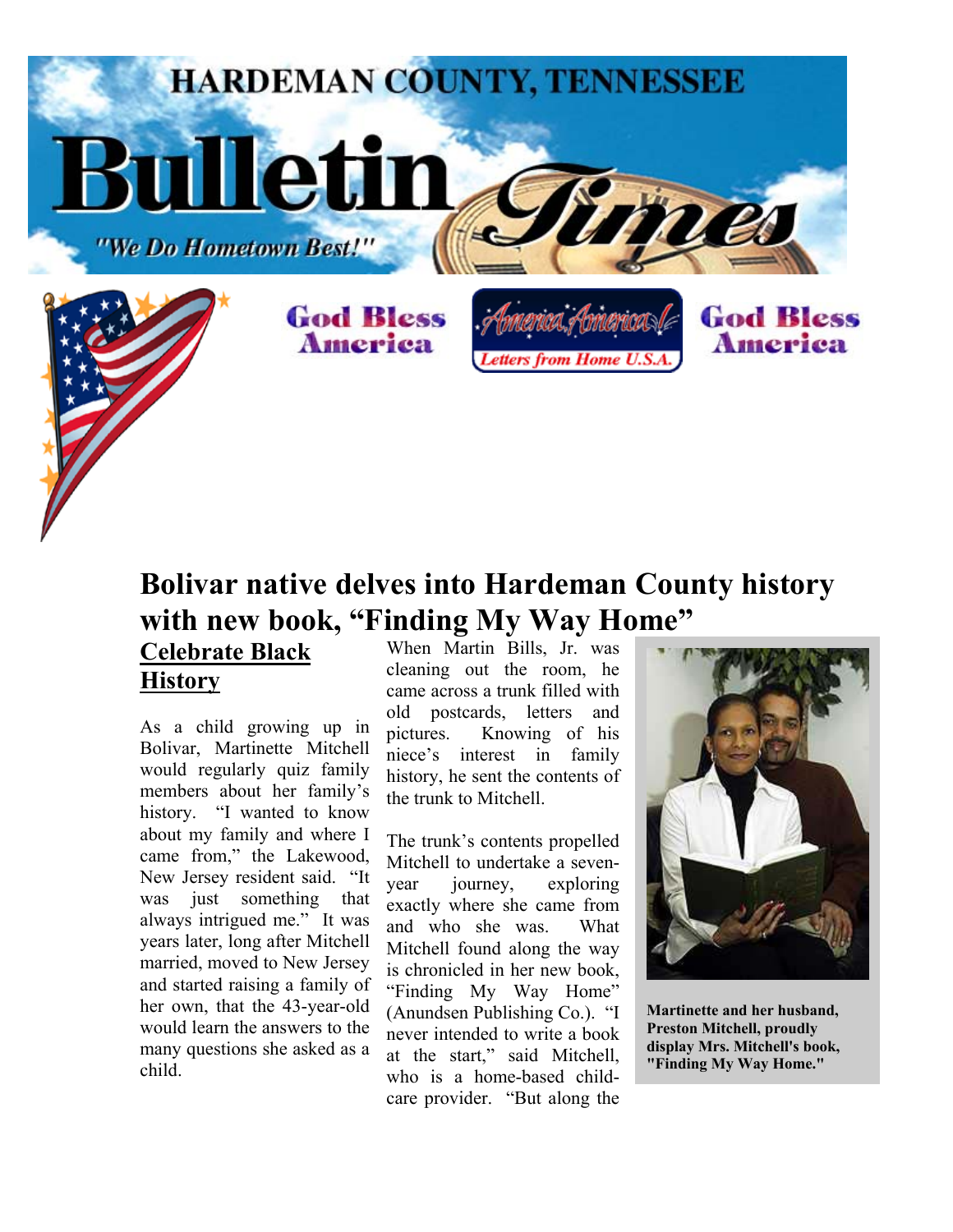"I grew up in my grandmother, Ophelia Bills' house in Bolivar," Mitchell explained. "There was one room in the house that was used for storage. I never went in there because there was just too much stuff." In 1996, however, a part of that "stuff" made its way into Mitchell's home.

way, I realized that it was important to record the information not only for myself, but for my children and my children's children."

As she began sorting items in the trunk, Mitchell was amazed at what she found, including letters written to her great-great-grandfather from his

## **Celebrate Black History**

Continued from page 1A

brothers; military record; old postcards and many other documents. "It was a great gift but I wanted to know more," Mitchell said. "With every bit of information I learned, I wanted more. Once one question was answered, another came up. I was hooked."

Mitchell made her decision to write a book the day she received information from author Katie Brown Bennett, a Hardeman County native now living in Colorado, who was working on a book about plantation owner John J. Bills and his family. In her book, Mitchell describes this epiphany: *"Katie sent a copy of my Great, Great Grandmother Emiline and her son Mitchell's original Bill of Sale as slaves. So many emotions flooded my mind and body. For me to actually hold a copy of this transaction, which had transpired between two slave owners, was an awakening in me. A tangible item that represented the humiliation, the pain and the suffering of my ancestors was right in my hands! This single piece of paper intrigued me and encouraged me to search further. I* 

her every step of the way. "They were my strength," Mitchell said. "And her biggest fans," Preston Mitchell added. "What she has accomplished is amazing. For the first time, there is a written family history, due to her work and tireless efforts." Last October, Mitchell finally completed the book. "It was a feeling of joy and relief," Mitchell said. "It was a very ling journey filled with highs and lows, but it was over and I felt very satisfied and proud."

Since her journey began, Mitchell has been asked on various occasions on what drove her interest in her ancestors. Her answer, she said, is simple. "They are a part of me, they are a part of my inner being," she explained. "After all, I do carry their genetic makeup. The true and unchangeable fact remains: From the very moment of conception, we are who we are and will be forever." Mitchell told the Bulletin she was especially proud of the impact her book has had on the many families who were reunited through her research. "I was able to find a brother that had been separated from his sisters for more than 35 years," Mitchell explained. "The sisters were searching for him through various organizations, but no one could find him. I found him in about ten minutes. It was wonderful."